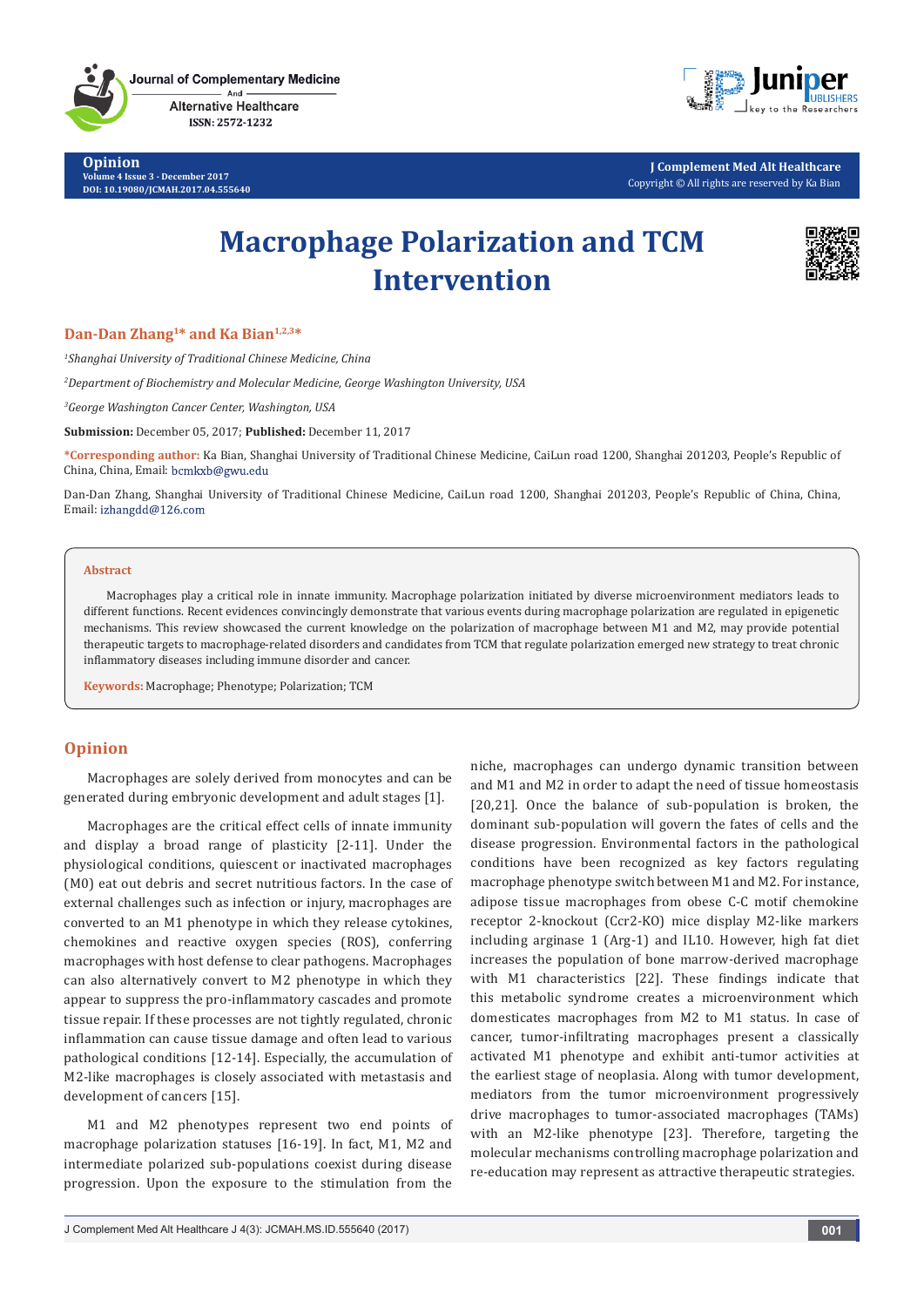Considering the essential role of macrophages in the progression of diverse diseases, it is not surprising that an increasing attention has been exerted on defining their characteristics during recruitment, activation and polarization to help better clinical diagnosis, prognosis and even therapeutic applications.

Because of the diversity and plasticity of macrophages, the classification of M1 and M2 phenotypes can apparently simplify the complex situations reflecting how milieu signals regulate macrophage phenotypes, functional changes and transcriptional profiles. It has to be noticed that not only the polarized subpopulations but also at single cell level, macrophages can switch one phenotype to the other or coexist at different pathological conditions.

Knowledge on macrophage polarization will undoubtedly provide the benefits to manipulate and control the fate of macrophages under particular pathological conditions. Many natural productions from Traditional Chinese Medicine (TCM) showed their function in regulating polarization, which maybe balance the Yin and Yang of macrophage polarization to decide the fate of cell in diseases progress, thus provide the abundant source for us to develop the drugs for inflammation, immune and cancer [24-26] (Figure 1).



### **Notes**

Author declares no competing financial interest.

#### **Acknowledgment**

This work was supported by Funds of the National Natural Science Foundation of China (81773946,81573673,81001666); Innovation Program of Shanghai Municipal Education Commission (13YZ048) ; The Young Scientists Fund of shanghai municipal commission of health and family planning (20144Y0143) and the Foundation of Shanghai Education commission for Outstanding Young Teachers in University (SZY07029).

#### **References**

1. [S Epelman, KJ Lavine, GJ Randolph \(2014\) Origin and functions of](https://www.ncbi.nlm.nih.gov/pubmed/25035951/)  [tissue macrophages. Immunity 41\(1\): 21-35.](https://www.ncbi.nlm.nih.gov/pubmed/25035951/)

- 2. [VH Perry, J Teeling \(2013\) Microglia and macrophages of the central](https://www.ncbi.nlm.nih.gov/pubmed/23732506)  [nervous system: the contribution of microglia priming and systemic](https://www.ncbi.nlm.nih.gov/pubmed/23732506)  [inflammation to chronic neurodegeneration. Sem Immunopathol](https://www.ncbi.nlm.nih.gov/pubmed/23732506)  [35\(5\): 601-612.](https://www.ncbi.nlm.nih.gov/pubmed/23732506)
- 3. [L Zhang, S Zhang, J Yao, Frank J Lowery, Qingling Zhang, et al. \(2015\)](https://www.nature.com/articles/nature15376)  [Microenvironment-induced PTEN loss by exosomal microRNA primes](https://www.nature.com/articles/nature15376)  [brain metastasis outgrowth. Nature 527\(7576\): 100-104.](https://www.nature.com/articles/nature15376)
- 4. JM den Haan, G (2012) Kraal Innate immune functions of macrophages subpopulations in the spleen. Journal of Innate Immunity 4(5-6): 437- 445.
- 5. [Carey B, Trapnell BC \(2010\) The molecular basis of pulmonary alveolar](https://www.ncbi.nlm.nih.gov/pubmed/20338813)  [proteinosis. Clin Immunol 135\(2\): 223-235.](https://www.ncbi.nlm.nih.gov/pubmed/20338813)
- 6. [Wynn TA, Vannella KM \(2016\) Macrophages in tissue repair,](https://www.ncbi.nlm.nih.gov/pubmed/26982353)  [regeneration, and fibrosis. Immunity 44\(3\): 450-462.](https://www.ncbi.nlm.nih.gov/pubmed/26982353)
- 7. [ML Novak, TJ Koh \(2013\) Phenotypic transitions of macrophages](https://www.ncbi.nlm.nih.gov/pubmed/24091222/)  [orchestrate tissue repair," The American journal of pathology 183\(5\):](https://www.ncbi.nlm.nih.gov/pubmed/24091222/)  [1352-1363.](https://www.ncbi.nlm.nih.gov/pubmed/24091222/)
- 8. [Kleyer A, Schett G \(2014\) Arthritis and bone loss: a hen and egg story.](https://www.ncbi.nlm.nih.gov/pubmed/24276089)  [Curr Opin Rheumatol 26\(1\): 80-84.](https://www.ncbi.nlm.nih.gov/pubmed/24276089)
- 9. [Loddo I, Romano C \(2015\) Inflammatory Bowel Disease: Genetics,](https://www.ncbi.nlm.nih.gov/pubmed/26579126/)  [Epigenetics, and Pathogenesis. Front Immunol 2\(6\): 551.](https://www.ncbi.nlm.nih.gov/pubmed/26579126/)
- 10. [GJ Randolph \(2014\) Mechanisms that regulate macrophage burden in](https://www.ncbi.nlm.nih.gov/pubmed/24855200)  [atherosclerosis. Circ Res 114\(11\): 1757-1171.](https://www.ncbi.nlm.nih.gov/pubmed/24855200)
- 11. [Varol C, Mildner A, Jung S \(2015\) Macrophages: development and tissue](https://www.ncbi.nlm.nih.gov/pubmed/25861979)  [specialization. Annual review of immunology. Annu Rev Immunol 33:](https://www.ncbi.nlm.nih.gov/pubmed/25861979)  [643-675.](https://www.ncbi.nlm.nih.gov/pubmed/25861979)
- 12. [Murray PJ, Allen JE, Biswas SK, Fisher EA, Gilroy DW et al. \(2014\)](https://www.ncbi.nlm.nih.gov/pubmed/25035950)  [Macrophage activation and polarization: nomenclature and](https://www.ncbi.nlm.nih.gov/pubmed/25035950)  [experimental guidelines. Immunity 41\(1\): 14-20.](https://www.ncbi.nlm.nih.gov/pubmed/25035950)
- 13. [Italiani P, Boraschi D \(2014\) From Monocytes to M1/M2 Macrophages:](https://www.ncbi.nlm.nih.gov/pubmed/25368618/)  [Phenotypical vs. Functional Differentiation. Front Immunol 5: 514.](https://www.ncbi.nlm.nih.gov/pubmed/25368618/)
- 14. [Sica A, Mantovani A \(2012\) Macrophage plasticity and polarization: in](https://www.ncbi.nlm.nih.gov/pubmed/22378047)  [vivo veritas. J Clin Invest 122\(3\): 787-795.](https://www.ncbi.nlm.nih.gov/pubmed/22378047)
- 15. [Alberto M, Paola A, Antonio S, Frances B \(2008\) Cancer-related](https://www.nature.com/articles/nature07205)  [inflammation. Nature 454\(7203\): 436-444.](https://www.nature.com/articles/nature07205)
- 16. [McWhorter FY, Wang T, Nguyen P, Chung T, Liu WF \(2013\) Modulation](http://www.pnas.org/content/110/43/17253)  [of macrophage phenotype by cell shape. Proceedings of the National](http://www.pnas.org/content/110/43/17253)  [Academy of Sciences of the United States of America 110\(43\): 17253-](http://www.pnas.org/content/110/43/17253) [17258.](http://www.pnas.org/content/110/43/17253)
- 17. [Piccinini AM, Midwood KS \(2012\) Endogenous control of immunity](https://www.ncbi.nlm.nih.gov/pubmed/23084751)  [against infection: tenascin-C regulates TLR4-mediated inflammation](https://www.ncbi.nlm.nih.gov/pubmed/23084751)  [via microRNA-155. Cell Reports 2\(4\): 914-926.](https://www.ncbi.nlm.nih.gov/pubmed/23084751)
- 18. [Huang Z, Luo Q, Yao F, Qing C, Ye J, et al. \(2016\) Identification](https://www.nature.com/articles/srep19705)  [of Differentially Expressed Long Non-coding RNAs in Polarized](https://www.nature.com/articles/srep19705)  [Macrophages. Scientific Reports doi:10.1038/srep19705.](https://www.nature.com/articles/srep19705)
- 19. [Graff JW, Dickson AM, Clay G, McCaffrey AP, Wilson ME \(2012\)](https://www.ncbi.nlm.nih.gov/pubmed/22549785)  [Identifying functional microRNAs in macrophages with polarized](https://www.ncbi.nlm.nih.gov/pubmed/22549785)  [phenotypes. J Biol Chem 287\(26\): 21816-21825.](https://www.ncbi.nlm.nih.gov/pubmed/22549785)
- 20. [Xue J, Schmidt SV, Sander J, Draffehn A, Krebs W, et al. \(2014\)](https://www.ncbi.nlm.nih.gov/pubmed/24530056)  [Transcriptome-based network analysis reveals a spectrum model of](https://www.ncbi.nlm.nih.gov/pubmed/24530056)  [human macrophage activation. Immunity 40\(2\): 274-288.](https://www.ncbi.nlm.nih.gov/pubmed/24530056)
- 21. [Lawrence T, Natoli G \(2011\) Transcriptional regulation of macrophage](https://www.nature.com/articles/nri3088)  [polarization: enabling diversity with identity. Nature reviews:](https://www.nature.com/articles/nri3088)  [Immunology 11\(11\): 750-761.](https://www.nature.com/articles/nri3088)
- 22. [Amano SU, Cohen JL, Vangala P, Tencerova M, Nicoloro SM, et al. \(2014\)](https://www.ncbi.nlm.nih.gov/pubmed/24374218)  [Local proliferation of macrophages contributes to obesity-associated](https://www.ncbi.nlm.nih.gov/pubmed/24374218)  [adipose tissue inflammation. Cell Metabolism 19\(1\): 162-171.](https://www.ncbi.nlm.nih.gov/pubmed/24374218)